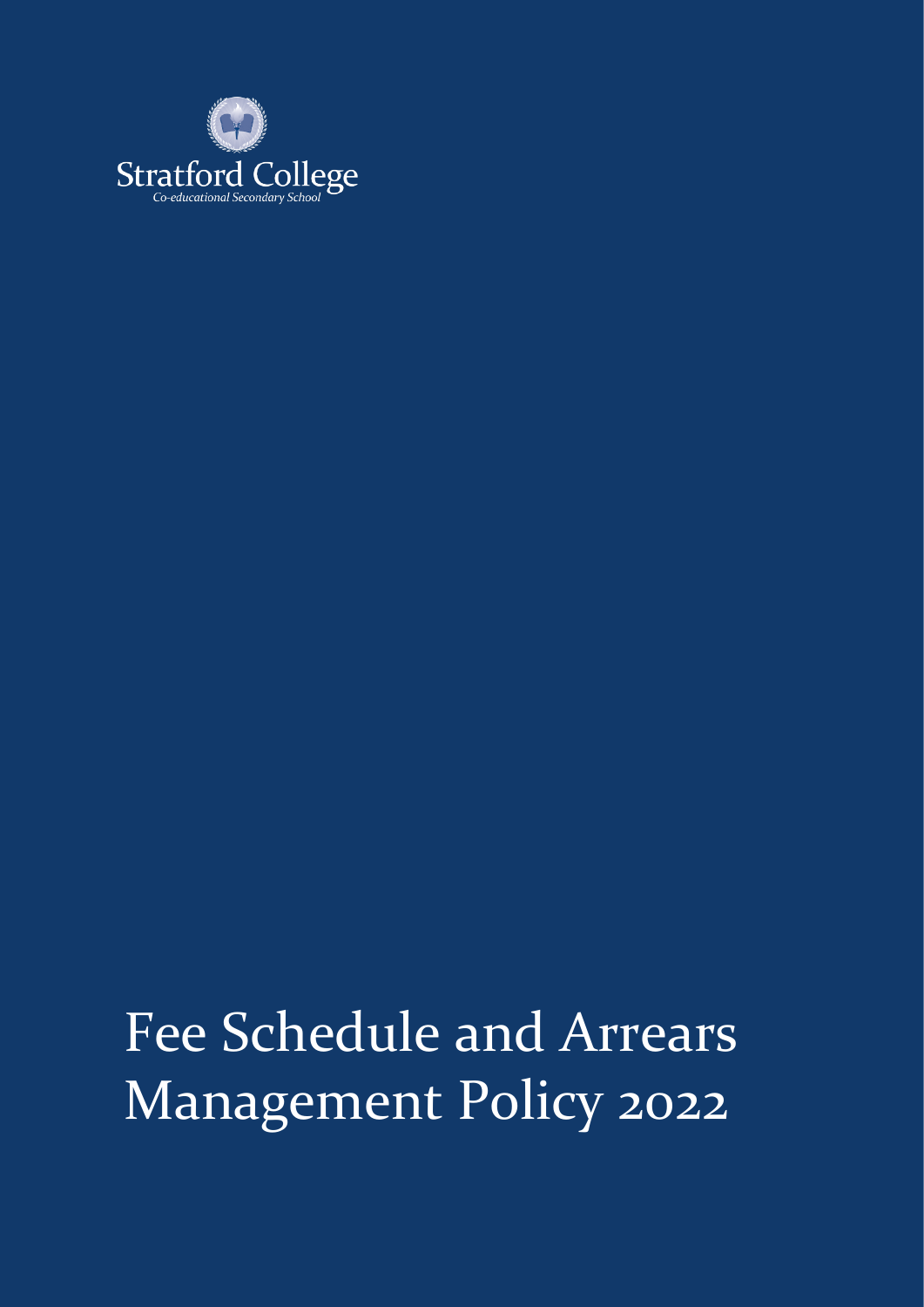## **Academic Fee for the Year: €4,400**

## **Payment of Fees:**

The academic fee for the school year will be invoiced in full at the beginning of the school year. Added to this will be any additional items known to us at the time e.g. art materials, insurance etc.

In recent years the school has become cashless so payment of fees should be done online to the following account**:** 

#### **Bank Details: Allied Irish Bank Account Name: Board of Management Stratford College IBAN: IE46 AIBK 9310 7115 7040 59 BIC: AIBKIE2D** *(Please insert your Name or School A/C No on any online transactions so that your payments can be identified as yours)*

We can accept payment of fees as follows:

- Payment in full
- Payment in two halves by agreement September & January
- To assist you we also accept eight payments, starting in September and ending in April each year. Please set up a standing order and ensure that the transaction includes your name or your account number.

*Parents should understand that admission to the school, and on-going enrolment, is conditional on parents discharging fees as they fall due, and that, if parents are not in a position to discharge fees when due, their son/daughter will not be permitted to remain as a student of the school.* 

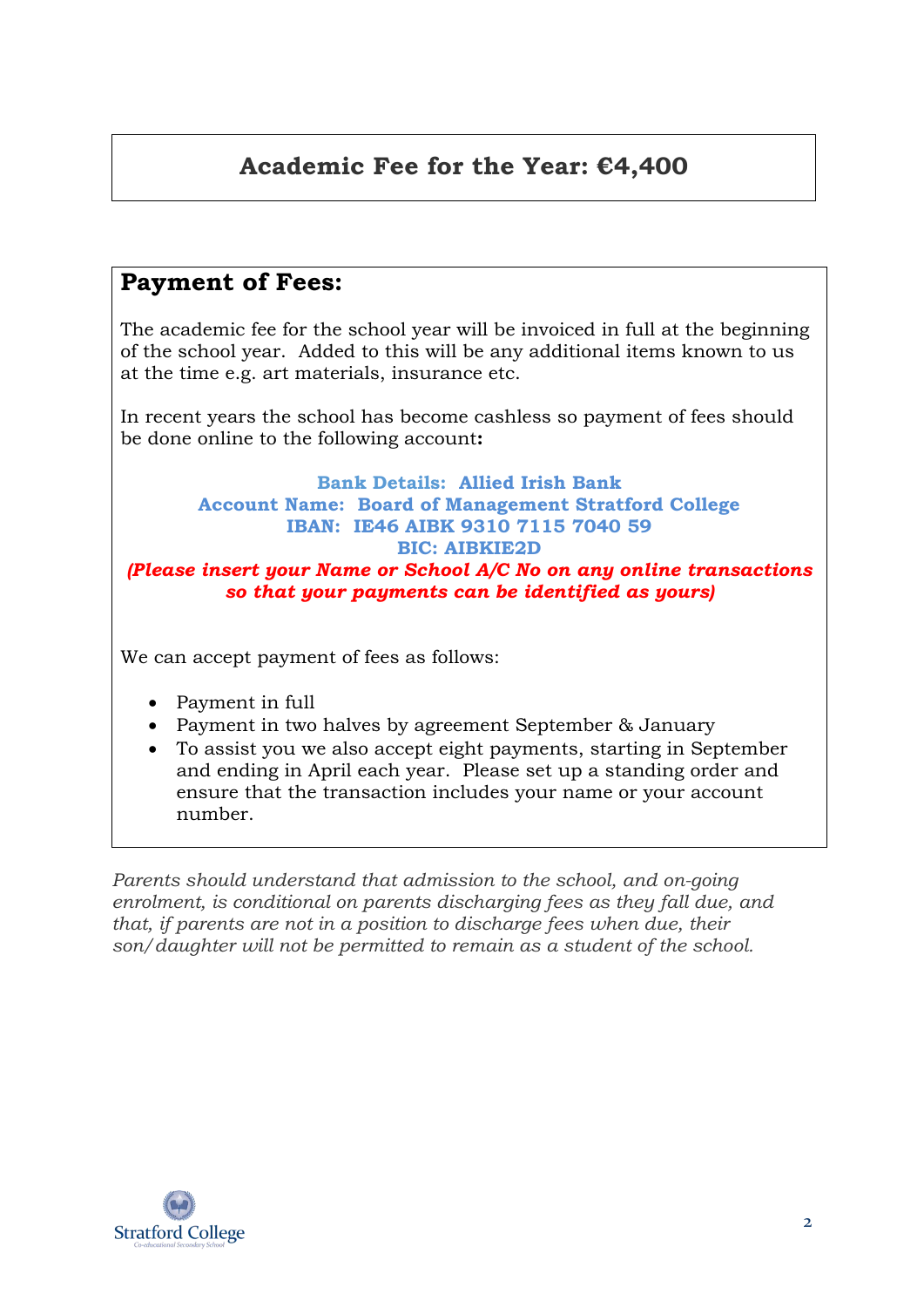#### **WAY2PAY FOR EXTRAS AFTER THE FIRST FEE INVOICE**

During the year teachers organize events and trips which are charged out to students. These charges will come to you via the WAY2PAY app. Parents will receive a text to your phone with a link from which to pay.

WAY2PAY is an online Irish payments provider, registered with the Central Bank of Ireland. WAY2PAY enables us to accept debit and credit card payments online or from a smartphone.

#### **Extras (as relevant)**

- Art Materials (as relevant)  $€100$
- ICDL  $E100$  (International Computer Driving Licence)
- Personal Accident Insurance  $24/7/365$   $615$  approx
- Transition Year Expenses  $€400$
- Junior Cert & Leaving Cert Mock Exams will be charged at cost. *Please note that the State Examinations Commission (SEC) charge an examination fee (excluding waivers for medical card holder). You will receive a letter in the Spring of the exam year with full details.*
- Subject textbooks/ periodicals / school journal / exams / entry fees
- Study Skills Seminars
- Leinster School Of Music Drama Exams

#### **Family Discounts**

20% Discount on fees for 2nd child in family.

40% Discount on fees for 3rd child or more.

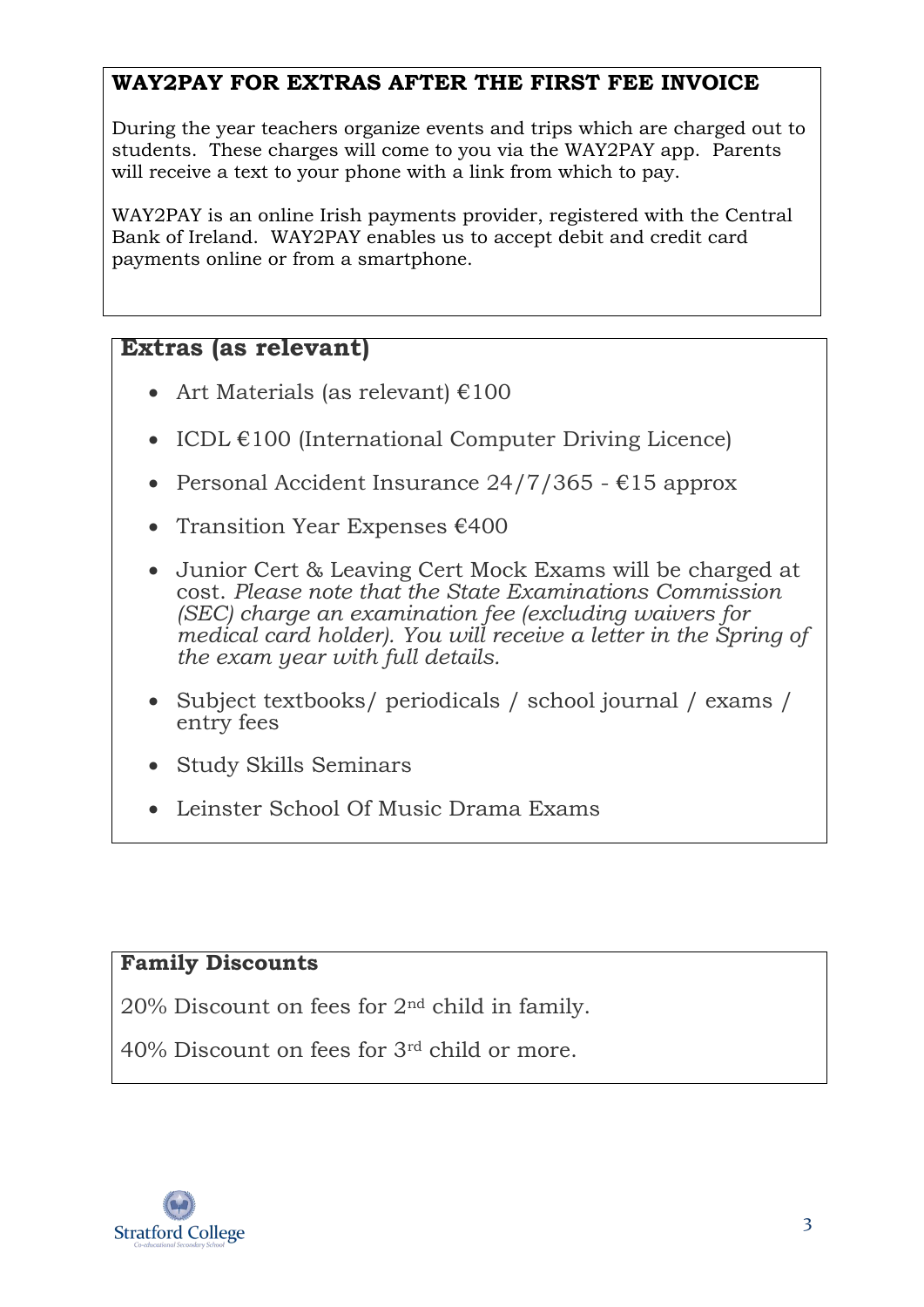## **Teacher/Staff Discounts**

50% discount for full –time teachers of Stratford Schools and selected local feeder primary schools.

Pro-rata staff discount for employees of Stratford Schools

### **Stratford Primary School**

In recognition of our shared ethos, facilities and services families transferring their children from Stratford Primary School will, in future, be offered an annual average discount on their fees over each of their six years. This will be comprised of the sum of voluntary contributions made to SNS while the child was in the school, divided by six and then deducted from each year's fees while at Stratford College.

### **Scholarship Exams**

Students may, at the discretion of the Board of Management, have the opportunity of sitting an Entrance Scholarship Exam before entering 1st Year. Assuming a certain standard of excellence there are two scholarships available one for 50% discount and one for 25%.

Please contact the office for an application form.

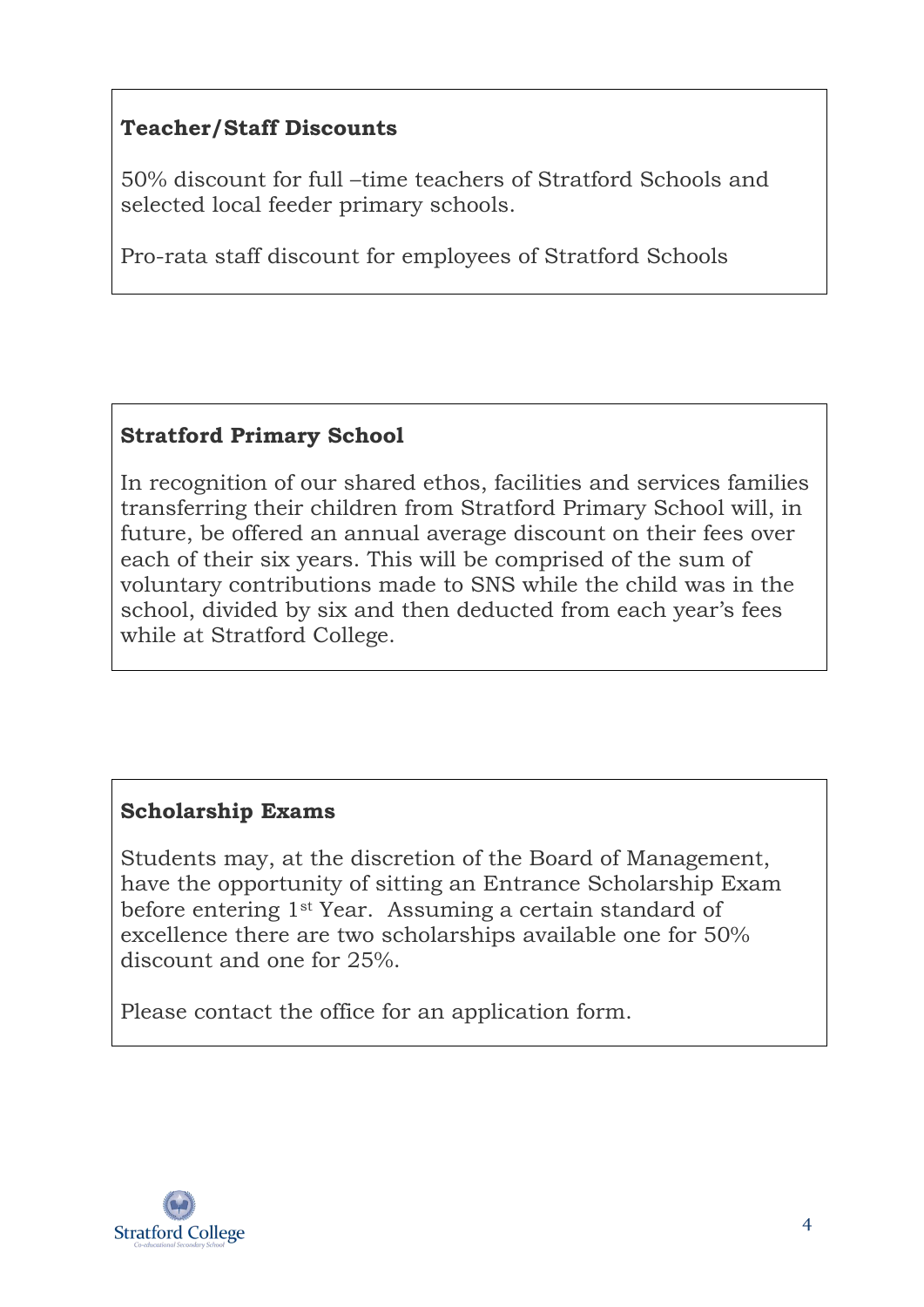#### **Bursary**

A limited number of means tested bursaries are available to current students in strictest confidence where families have experienced unexpected financial difficulties. Application forms should be sent for the attention of the Principal who will share the information with one nominated member of the Board of Management. The value of the bursary is at the discretion of the Board of Management.

Please contact the office for application forms.

### **Dublin Jewish Board of Guardians**

The Dublin Talmud Torah processes all applications for assistance in the payment of fees and/or expenses by Dublin Jewish Board of Guardians. Please contact the office for further details.

#### **Primary School Nominations for Full Scholarships\***

We may offer, at the discretion of the Board of Management, a limited number of school nominated scholarships for families

- a) Who share our commitment to cultural and religious pluralism
- b) Who, in the opinion of his/her primary school, has academic potential which would flourish in this learning environment.
- c) Whose family would /could not consider enrolment in Stratford College without the benefit of this scholarship.

\**A Feeder School Recommendation for Full Scholarship is defined as full fees for 6 years as long as the student remains a student of the school and that his/her academic and behaviour record is satisfactory as recommended by the Principal. There are a limited number of scholarships in a year and they are offered subject to the terms and conditions of our Admissions Policy.*